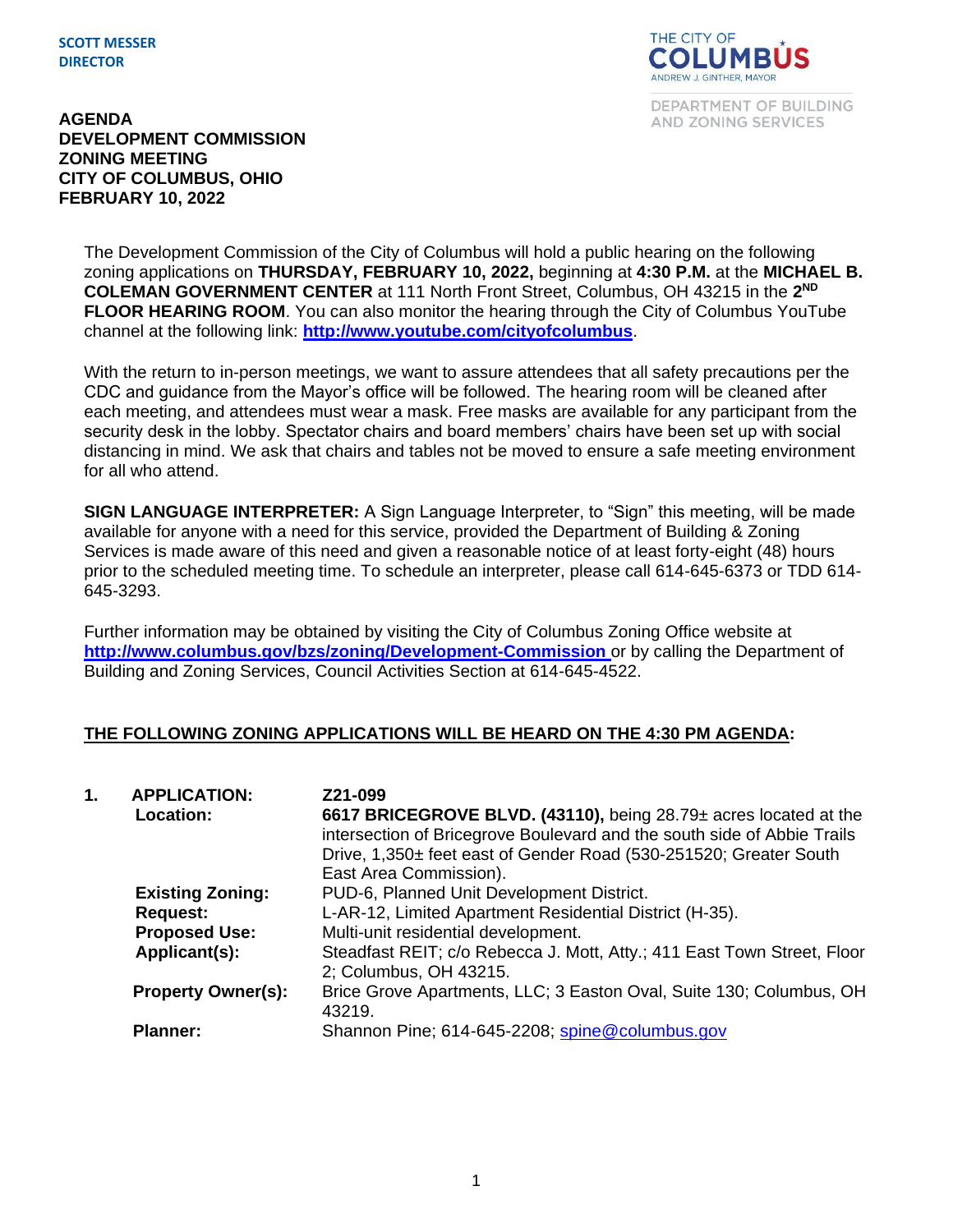| 2. | <b>APPLICATION:</b><br>Location:             | Z21-096<br>910 DENNISON AVE. (43201), being 0.21± acres located at the<br>northeast corner of Dennison Avenue and West First Avenue (010-<br>052370; Victorian Village Commission). |
|----|----------------------------------------------|-------------------------------------------------------------------------------------------------------------------------------------------------------------------------------------|
|    | <b>Existing Zoning:</b>                      | <b>ARLD, Apartment Residential District</b>                                                                                                                                         |
|    | <b>Request:</b>                              | AR-O, Apartment Office District (H-35).                                                                                                                                             |
|    | <b>Proposed Use:</b>                         | Mixed use development.                                                                                                                                                              |
|    | Applicant(s):                                | Simplified Living Architecture; c/o Heidi Bolyard; 6065 Frantz Road,<br>Suite 205; Dublin, OH 43017.                                                                                |
|    | <b>Property Owner(s):</b><br><b>Planner:</b> | MISHKAT, LLC; 4880 Oldbridge Drive; Columbus, OH 43220.<br>Tim Dietrich; 614-645-6665; tedietrich@columbus.gov                                                                      |

| 3. | <b>APPLICATION:</b>       | Z21-098                                                                  |
|----|---------------------------|--------------------------------------------------------------------------|
|    | <b>Location:</b>          | 7272 HUNTINGTON PARK DR. (43235), being 5.04± acres located on           |
|    |                           | the east side of Huntington Park Drive, 1,300± feet southeast of Horizon |
|    |                           | Drive (610-250019 and 610-211628; Far North Columbus Communities         |
|    |                           | Coalition).                                                              |
|    | <b>Existing Zoning:</b>   | CPD, Commercial Planned Development District.                            |
|    | <b>Request:</b>           | L-AR-2, Limited Apartment Residential District (H-60).                   |
|    | <b>Proposed Use:</b>      | Apartment complex.                                                       |
|    | Applicant(s):             | Diversified Acquisition LLC; c/o Rebecca J. Mott, Atty.; 411 East Town   |
|    |                           | Street, Floor 2; Columbus, OH 43215.                                     |
|    | <b>Property Owner(s):</b> | Ad Hospitality LLC; 300 Xenia Towne Square; Xenia, OH 45385.             |
|    | <b>Planner:</b>           | Shannon Pine; 614-645-2208; spine@columbus.gov                           |

| 4. | <b>APPLICATION:</b><br><b>Location:</b> | Z21-084<br>3855 ALKIRE RD. (43123), being $23.67\pm$ acres located at the<br>southwest corner of Alkire Road and Southwestern Road (010-275703<br>and 51 others; Greater Hilltop Area Commission). |
|----|-----------------------------------------|----------------------------------------------------------------------------------------------------------------------------------------------------------------------------------------------------|
|    | <b>Existing Zoning:</b>                 | PUD-6 Planned Unit Development District and L-AR-12, Limited<br><b>Apartment Residential District.</b>                                                                                             |
|    | <b>Request:</b>                         | PUD-6, Planned Unit Development District and L-ARLD, Limited<br>Apartment Residential District (H-35).                                                                                             |
|    | <b>Proposed Use:</b>                    | Multi-unit residential development.                                                                                                                                                                |
|    | Applicant(s):                           | Alkire Woods LLC; c/o Jill Tangeman, Atty.; 52 East Gay Street;<br>Columbus, OH 43215.                                                                                                             |
|    | <b>Property Owner(s):</b>               | Alkire Woods LLC; c/o Joe Thomas; 470 Olde Worthington Road, Suite<br>100; Columbus, OH 43082.                                                                                                     |
|    | <b>Planner:</b>                         | Kelsey Priebe; 614-645-1341; krpriebe@columbus.gov                                                                                                                                                 |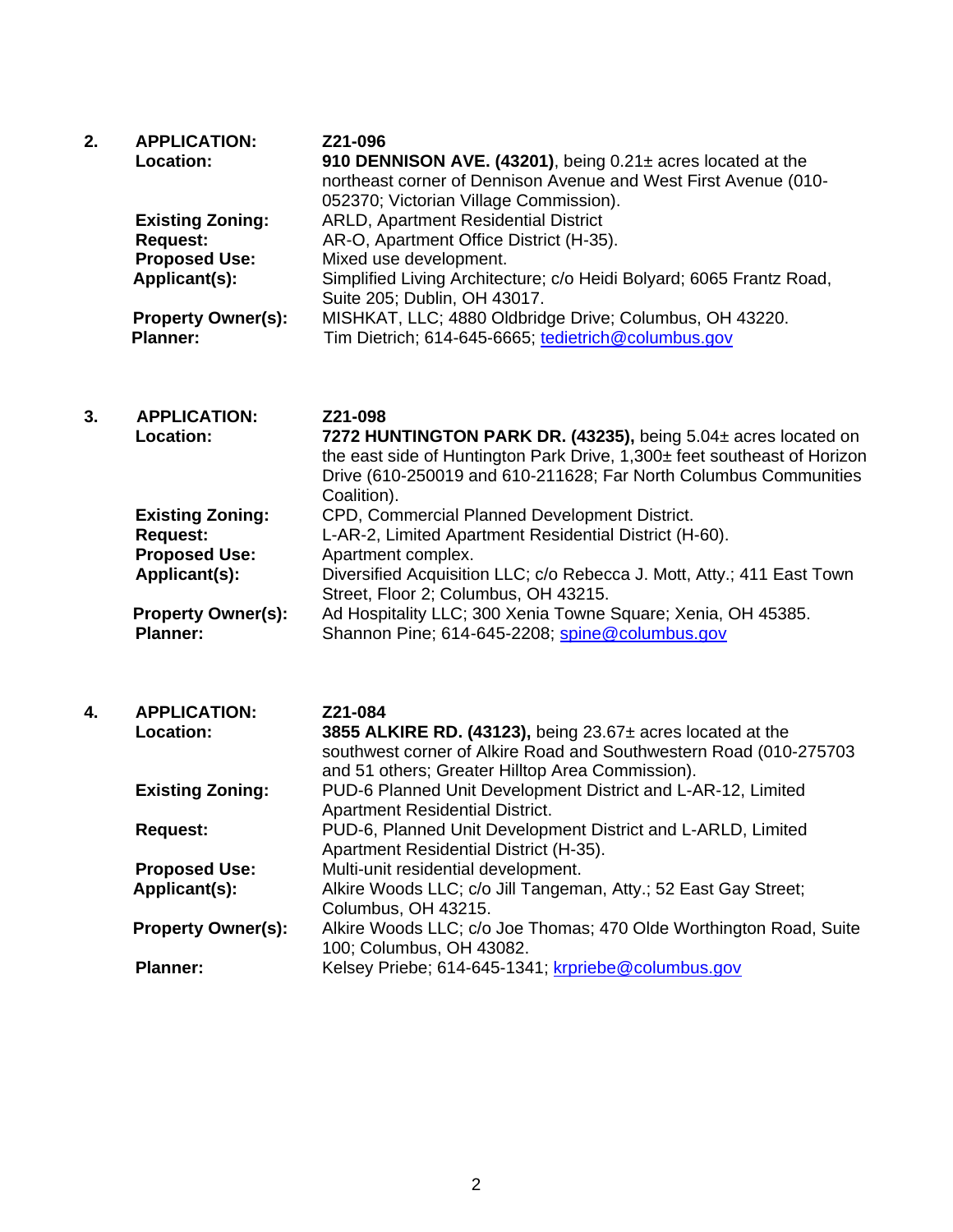| 5. | <b>APPLICATION:</b>       | Z21-092                                                                                                                                                                                  |
|----|---------------------------|------------------------------------------------------------------------------------------------------------------------------------------------------------------------------------------|
|    | <b>Location:</b>          | 1000 GEORGESVILLE RD. (43228), being $0.61\pm$ acres located on the<br>east side of Georgesville Road, 200± feet south of Clime Road (146-<br>305602; Greater Hilltop Area Commission).  |
|    | <b>Existing Zoning:</b>   | R, Rural District.                                                                                                                                                                       |
|    | <b>Request:</b>           | C-2, Commercial District (H-35).                                                                                                                                                         |
|    | <b>Proposed Use:</b>      | <b>Urgent Care Facility.</b>                                                                                                                                                             |
|    | Applicant(s):             | United Urgent Care LLC; c/o Theodor R. Saker Jr., Atty.; 2935 Kenny<br>Road, Suite 225; Columbus, OH 43221.                                                                              |
|    | <b>Property Owner(s):</b> | The Applicant.                                                                                                                                                                           |
|    | <b>Planner:</b>           | Kelsey Priebe; 614-645-1341; krpriebe@columbus.gov                                                                                                                                       |
| 6. | <b>APPLICATION:</b>       | Z21-089                                                                                                                                                                                  |
|    | Location:                 | 1545 WINDSOR AVE. (43219), being 1.14± acres located on the south<br>side of Windsor Avenue, 160± feet east of Joyce Avenue (010-126507<br>and 4 others; North Central Area Commission). |
|    | <b>Existing Zoning:</b>   | R-3, Residential District.                                                                                                                                                               |
|    | <b>Request:</b>           | CPD, Commercial Planned Development District (H-35).                                                                                                                                     |
|    | <b>Proposed Use:</b>      | Automobile and truck parking.                                                                                                                                                            |
|    | Applicant(s):             | Smart Truck Express LLC; c/o Laura MacGregor Comek, Atty.; 17<br>South High Street; Columbus, OH 43215.                                                                                  |
|    | <b>Property Owner(s):</b> | The Applicant.                                                                                                                                                                           |
|    | <b>Planner:</b>           | Kelsey Priebe; 614-645-1341; krpriebe@columbus.gov                                                                                                                                       |

## **THE FOLLOWING ZONING APPLICATIONS WILL BE HEARD ON THE 5:00 PM AGENDA:**

| 7. | <b>APPLICATION:</b><br>Location: | Z21-040<br>3500 ALUM CREEK DR. (43207), being 23.53± acres located on the<br>east side of Alum Creek Drive at the intersection with New World Drive<br>(530-156583; Far South Columbus Area Commission). |
|----|----------------------------------|----------------------------------------------------------------------------------------------------------------------------------------------------------------------------------------------------------|
|    | <b>Existing Zoning:</b>          | L-M, Limited Manufacturing District.                                                                                                                                                                     |
|    | <b>Request:</b>                  | L-M, Limited Manufacturing District (H-35).                                                                                                                                                              |
|    | <b>Proposed Use:</b>             | Commercial or limited industrial development.                                                                                                                                                            |
|    | Applicant(s):                    | 3500 ACD, LLC; c/o Deanna R. Cook, Atty.; 52 East Gay Street;<br>Columbus, OH 43215.                                                                                                                     |
|    | <b>Property Owner(s):</b>        | The Applicant.                                                                                                                                                                                           |
|    | <b>Planner:</b>                  | Shannon Pine; 614-645-2208; spine@columbus.gov                                                                                                                                                           |
|    |                                  |                                                                                                                                                                                                          |
| 8. | <b>APPLICATION:</b>              | Z21-097                                                                                                                                                                                                  |
|    | Location:                        | 2973 MCCUTCHEON RD. (43219), being 0.49± acres located at the<br>southeast corner of McCutcheon Road and Stelzer Road (520-146508;                                                                       |
|    | <b>Existing Zoning:</b>          | Northeast Area Commission).<br>R-1, Residential District and C-4, Commercial District.                                                                                                                   |
|    | <b>Request:</b>                  | C-4, Commercial District (H-35).                                                                                                                                                                         |
|    | <b>Proposed Use:</b>             | Regional scale commercial uses.                                                                                                                                                                          |
|    | Applicant(s):                    | Create Collaborative; c/o Kim Mikanik, Agent; 1116 West Second<br>Avenue; Columbus, OH 43212.                                                                                                            |
|    | <b>Property Owner(s):</b>        | Dezalovsky Investments, LLC; 7086 Fodor Road; New Albany, OH<br>43054.                                                                                                                                   |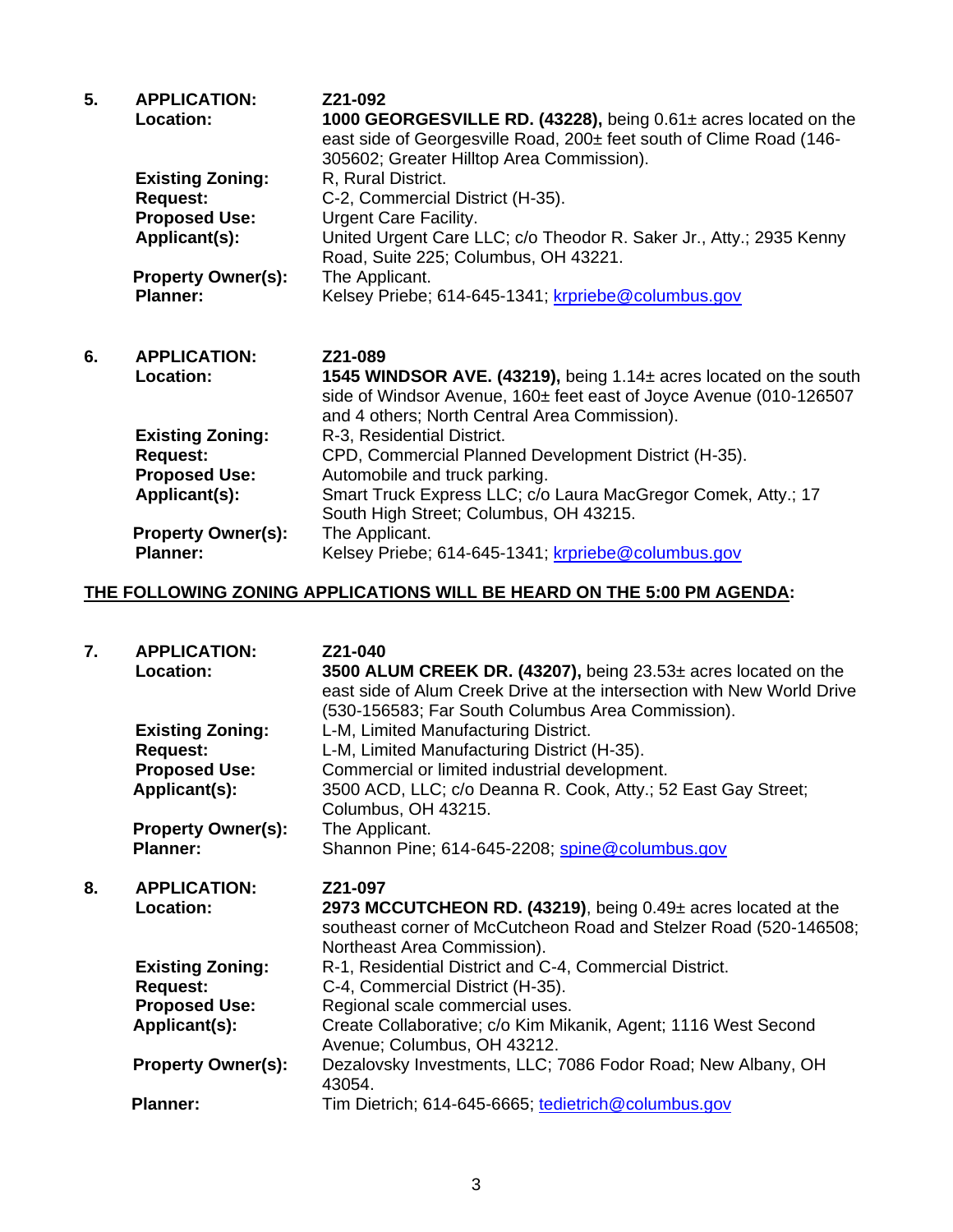| 9.  | <b>APPLICATION:</b><br>Location: | Z21-087<br>3573 AGLER RD. (43219), being 28.38± acres located on the south<br>side of Agler Road, 875± feet west of Stelzer Road (520-143575 and 3<br>others; Northeast Area Commission).                                             |
|-----|----------------------------------|---------------------------------------------------------------------------------------------------------------------------------------------------------------------------------------------------------------------------------------|
|     | <b>Existing Zoning:</b>          | AR-12, Apartment Residential, SR, Suburban Residential, R-1,<br>Residential, and R, Rural Districts (Annexation pending on one parcel).                                                                                               |
|     | <b>Request:</b>                  | L-M, Limited Manufacturing District (H-35).                                                                                                                                                                                           |
|     | <b>Proposed Use:</b>             | Office/warehouse and distribution uses.                                                                                                                                                                                               |
|     | Applicant(s):                    | Keith Massa; Schottenstein Property Group; c/o David Hodge, Atty.;<br>8000 Walton Parkway, Suite 260; New Albany, OH 4305.                                                                                                            |
|     | <b>Property Owner(s):</b>        | The Applicant.                                                                                                                                                                                                                        |
|     | <b>Planner:</b>                  | Shannon Pine; 614-645-2208; spine@columbus.gov                                                                                                                                                                                        |
|     |                                  |                                                                                                                                                                                                                                       |
| 10. | <b>APPLICATION:</b>              | Z21-079                                                                                                                                                                                                                               |
|     | Location:                        | 980 OLD HENDERSON RD. (43220), being 2.96± acres located on the<br>north side of the intersection of Old Henderson Road and Mobile Drive<br>(010-129821, 010-137139, and 010-137140; Northwest Civic<br>Association).                 |
|     | <b>Existing Zoning:</b>          | C-2, Commercial District and M-1, Manufacturing District.                                                                                                                                                                             |
|     | <b>Request:</b>                  | AR-3, Apartment Residential District (H-60).                                                                                                                                                                                          |
|     | <b>Proposed Use:</b>             | Multi-unit residential development.                                                                                                                                                                                                   |
|     | Applicant(s):                    | Preferred Living Acquisitions LLC; c/o Dave Perry, Agent; Dave Perry<br>Company; 411 East Town Street, Floor 1; Columbus, OH 43215; and<br>Donald Plank, Atty.; Plank Law Firm; 411 East Town Street, Floor 2;<br>Columbus, OH 43215. |
|     | <b>Property Owner(s):</b>        | Old Henderson Holdings LLC, et al; c/o Dave Perry, Agent; Dave Perry<br>Company; 411 East Town Street, Floor 1; Columbus, OH 43215; and<br>Donald Plank, Atty.; Plank Law Firm; 411 East Town Street, Floor 2;<br>Columbus, OH 43215. |
|     | <b>Planner:</b>                  | Sierra Saumenig; 614-645-7973; ssaumenig@columbus.gov                                                                                                                                                                                 |

# **THE FOLLOWING ZONING APPLICATIONS WILL BE HEARD ON THE 5:30 PM AGENDA:**

| 11. | <b>APPLICATION:</b><br>Location:             | Z21-077<br>1199 FRANKLIN AVE. (43205), being 0.90± acres located primarily at<br>the southwest corner of Franklin Avenue and Sherman Avenue (010-<br>001240, 010-023240, and part of 010-001774, 010-001773, and 010-<br>009941; Near East Area Commission & Historic Resources<br>Commission). |
|-----|----------------------------------------------|-------------------------------------------------------------------------------------------------------------------------------------------------------------------------------------------------------------------------------------------------------------------------------------------------|
|     | <b>Existing Zoning:</b>                      | CPD, Commercial Planned Development District and R-3, Residential<br>District.                                                                                                                                                                                                                  |
|     | <b>Request:</b>                              | CPD, Commercial Planned Development District (H-35).                                                                                                                                                                                                                                            |
|     | <b>Proposed Use:</b>                         | Commercial development.                                                                                                                                                                                                                                                                         |
|     | Applicant(s):                                | 1199 Franklin Investments, LLC, et al; c/o Dave Perry, Agent; 411 East<br>Town Street, 1 <sup>st</sup> Floor; Columbus, OH 43201; and Donald Plank, Atty.;<br>411 East Town Street, 2 <sup>nd</sup> Floor; Columbus, OH 43215.                                                                  |
|     | <b>Property Owner(s):</b><br><b>Planner:</b> | The Applicants.<br>Tim Dietrich; 614-645-6665; tedietrich@columbus.gov                                                                                                                                                                                                                          |